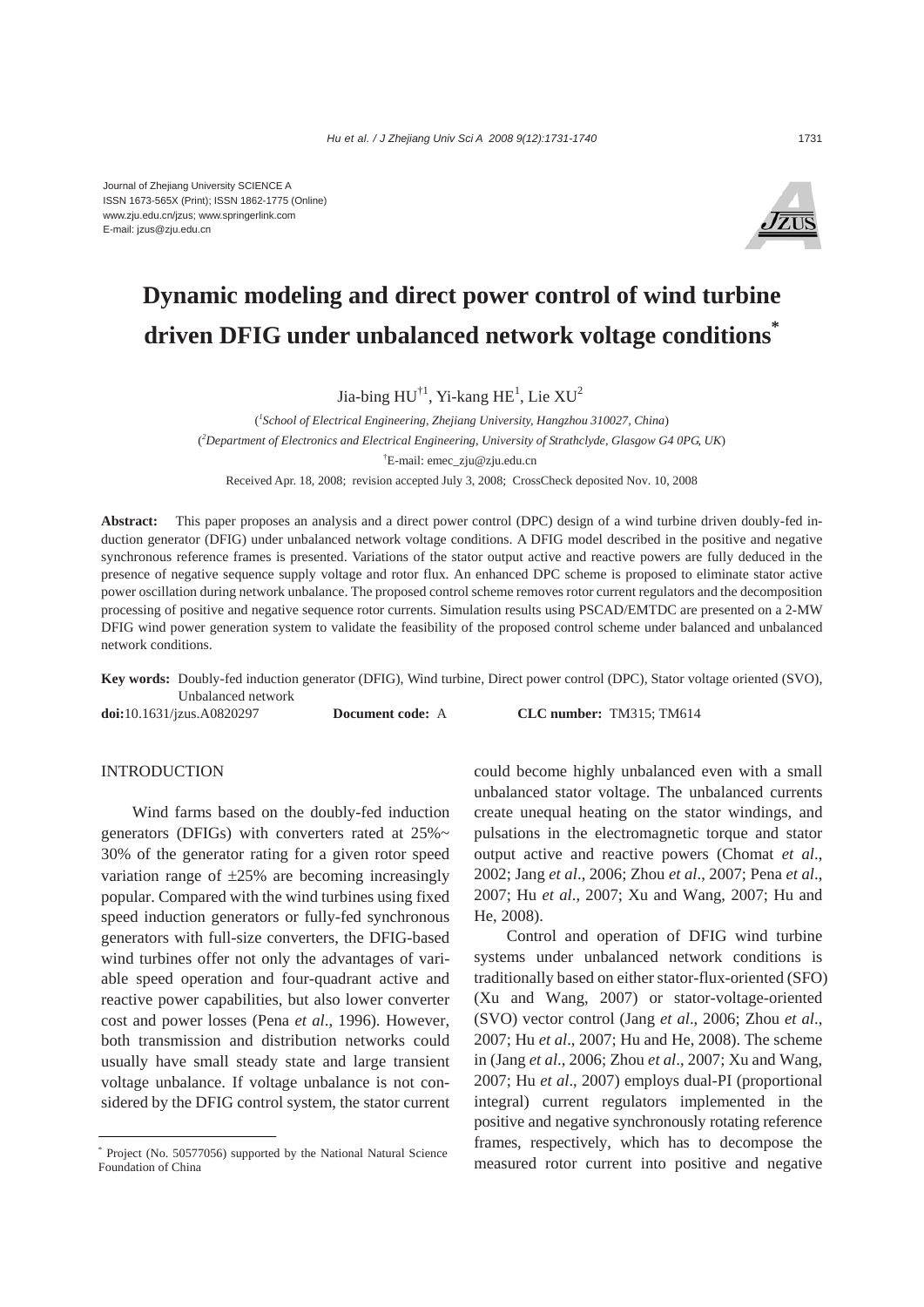sequence components to control them individually. One main drawback of this approach is that, the time delays introduced by decomposing the sequential components of rotor current can affect the overall system stability and dynamic response. Thus, a current control scheme based on a proportional resonant (PR) regulator in the stator stationary reference frame was proposed in (Hu and He, 2008), which can directly control the rotor current without the need of sequential decomposition. Whereas, the performance of the vector control scheme highly depends on the accurate machine parameters such as stator/rotor inductances and resistances used in the control system.

Similar to direct torque control (DTC) of induction machines presented a few decades ago, which behaves as an alternative to vector control, direct power control (DPC) of DFIG-based wind turbine systems has been proposed recently (Gokhale *et al.*, 2002; Xu and Cartwright, 2006; Zhi and Xu, 2007). In (Gokhale *et al.*, 2002), the control scheme was based on the estimated rotor flux. Switching vectors were selected from the optimal switching table using the estimated rotor flux position and the errors of rotor flux and active power. The rotor flux reference was calculated using the reactive power reference. Since the rotor supply frequency, equal to the DFIG slip frequency, might be very low, the rotor flux estimation could be significantly affected by the machine parameter variations. In (Xu and Cartwright, 2006), a DPC strategy based on the estimated stator flux was proposed. As the stator voltage is relatively harmonics-free and fixed in frequency, a DFIG's estimated stator flux accuracy can then be guaranteed. Switching vectors were selected from the optimal switching table using the estimated stator flux position and the errors of the active and reactive powers. Thus, the control system was simple and the machine parameters' impact on the system performance was found to be negligble. However, like a conventional DTC, DPC has the problem of unfixed switching frquency, due to the significant influnce of the active and reactive power variations, generator speed, and power controllers' hysteresis bandwidth. More recently, a modified DPC strategy has been proposed in (Zhi and Xu, 2007) based on SFO vector control in the synchronous reference frame for DFIG-based wind power generation systems with a constant switching frequency. The control method directly calculates the required rotor control voltage within each switching peroid, based on the estimated stator flux, the active and reactive powers and their errors. The control strategy provides improved transient performance with the assumption of the stator (supply) voltage being strictly balanced. However, the operation could be deteriorated during the supply voltage unbalance and there is no report yet on DFIG's DPC under unbalanced network voltage conditions.

This paper investigates an improved DPC scheme for a DFIG wind power generation system under unbalanced network conditions. In the SVO *dq*<sup>+</sup> reference frame, a mathematical DPC model of a DFIG system with balanced supply is presented, which is referred to as the conventional model in this paper. Then during network unbalance, a modified DFIG's DPC model in the SVO positive  $dq^+$  and negative *dq*<sup>−</sup> reference frames is developed. Based on the developed model, a system control strategy is proposed by eliminating the stator output active power oscillations under unbalanced network conditions. Finally, simulation results on a 2-MW DFIG wind generation system are presented to demonstrate the correctness and feasibility of the proposed control strategy.

## DYNAMIC DPC MODEL OF DFIG SYSTEMS

The equivalent circuit of a DFIG in the positive synchronous  $dq^+$  reference frame, rotating at an angular speed of *ω*s, is shown in Fig.1.



**Fig.1** DFIG equivalent circuit in the synchronous  $dq^+$ **reference frame** 

According to Fig.1, the stator and rotor fluxes  $\psi_{\text{sdq}}^{+}$  and  $\psi_{\text{rdq}}^{+}$  are given by

$$
\begin{cases}\n\psi_{sdq}^{+} = L_{s}I_{sdq}^{+} + L_{m}I_{rdq}^{+}, \n\psi_{rdq}^{+} = L_{r}I_{rdq}^{+} + L_{m}I_{sdq}^{+},\n\end{cases} (1)
$$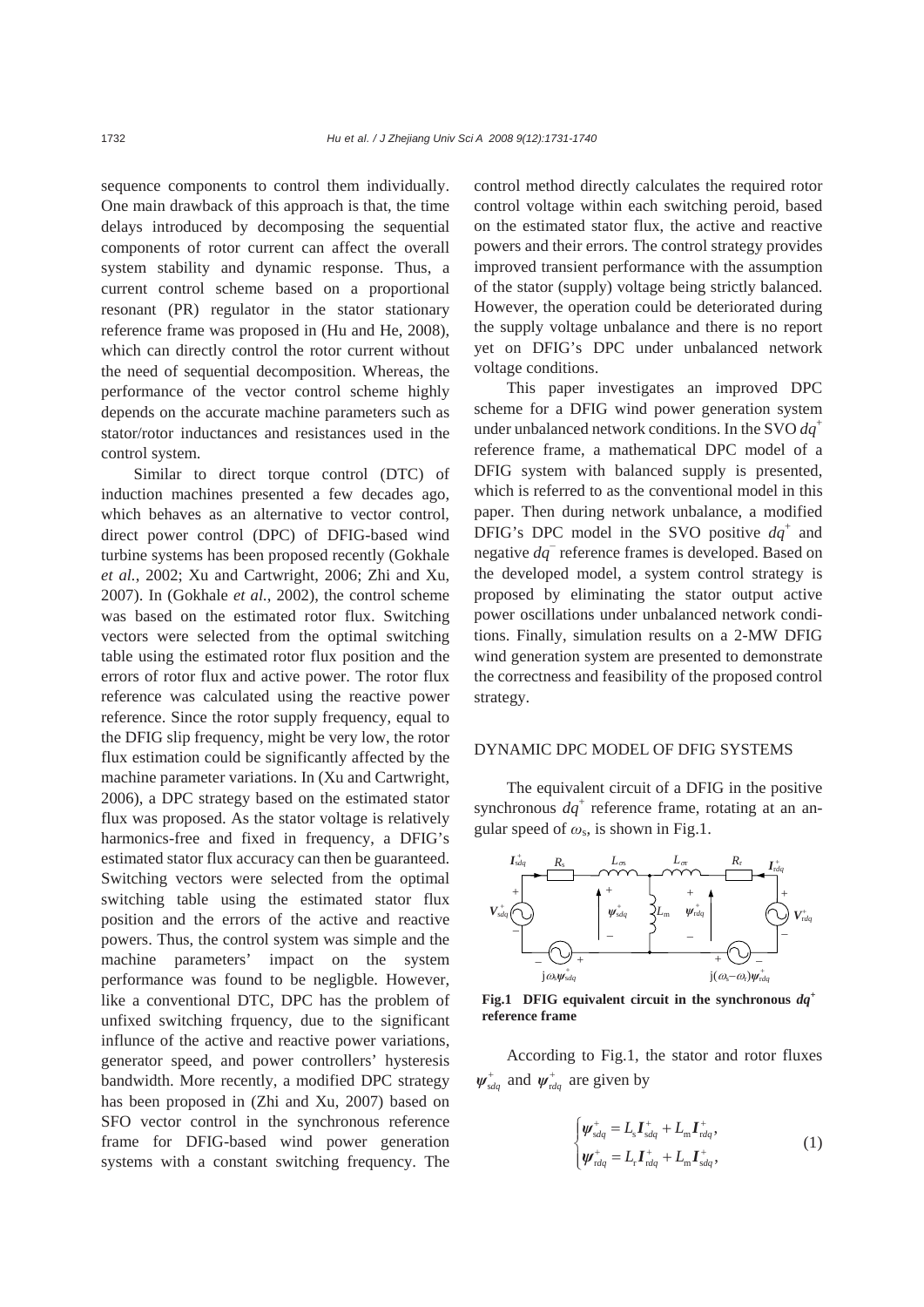where  $L_s = L_{\infty} + L_m$ ,  $L_r = L_{\sigma} + L_m$ , the superscript '+' refers to the  $dq^{\dagger}$  reference frame, and  $L_{\text{m}}$ ,  $L_{\text{c}}$  and  $L_{\text{c}}$  are the mutual inductance and the stator and rotor leakage inductances, respectively.

From Fig.1, the stator and rotor voltages  $V_{sdq}^{+}$ and  $V_{\text{rdg}}^{+}$  are expressed, respectively, by

$$
V_{sdq}^+ = R_s I_{sdq}^+ + \frac{\mathrm{d}\psi_{sdq}^+}{\mathrm{d}t} + \mathbf{j}\omega_s \psi_{sdq}^+, \tag{2a}
$$

$$
\boldsymbol{V}_{\text{rd}q}^{+} = \boldsymbol{R}_{\text{r}} \boldsymbol{I}_{\text{rd}q}^{+} + \frac{\mathrm{d}\boldsymbol{\psi}_{\text{rd}q}^{+}}{\mathrm{d}t} + \mathrm{j}\omega_{\text{slip}+}\boldsymbol{\psi}_{\text{rd}q}^{+},\tag{2b}
$$

where  $\omega_{\text{slip}+} = \omega_s - \omega_r$ , and  $\omega_r$  is the rotor angular speed.

## **Balanced network voltage**

A detailed study on the SFO DPC under balanced network conditions was presented in (Zhi and Xu, 2007). This subsection focuses on the modeling of SVO DPC under balanced network conditions, which is recognized as the conventional method in this paper.

Under balanced network conditions, the amplitude and rotating speed of the stator flux are constant. Consequently, in the  $dq^+$  reference frame, the stator flux remains a constant, i.e.,

$$
\frac{\mathrm{d}\psi_{\mathrm{sd}q}^+}{\mathrm{d}t} = \mathbf{0}.\tag{3}
$$

Considering Eq.(3) and neglecting the voltage drop across the stator resistance, Eq.(2a) can be simplified as

$$
V_{sdq}^{+} \approx j\omega_s \psi_{sdq}^{+}.
$$
 (4)

As shown in Fig.2, when *d*-axis of the synchronous frame is fixed to the stator voltage, viz., SVO vector control, Eq.(4) can be rewritten as

$$
\psi_{sd}^+ = 0, \quad \psi_{sq}^+ = -V_{sd}^+ / \omega_s. \tag{5}
$$

According to Eq.(1), the stator current in the  $dq^+$ reference frame is given as

$$
\boldsymbol{I}_{sdq}^{+} = \frac{L_{\rm r} \psi_{sdq}^{+} - L_{\rm m} \psi_{rdq}^{+}}{L_{\rm s} L_{\rm r} - L_{m}^{2}} = \frac{\psi_{sdq}^{+}}{\sigma L_{\rm s}} - \frac{L_{\rm m} \psi_{rdq}^{+}}{\sigma L_{\rm s} L_{\rm r}},\tag{6}
$$

where  $\sigma = (L_{\rm s}L_{\rm r} - L_{\rm m}^2)/(L_{\rm s}L_{\rm r}).$ 



**Fig.2 Phasor diagram of stator voltage orientation during balanced supply voltage**

Thus, the stator output active and reactive powers can be calculated as

$$
P_{s} + jQ_{s} = -\frac{3}{2}V_{sdq}^{+} \cdot \hat{I}_{sdq}^{+} = -\frac{3}{2}V_{sd}^{+}\left(\frac{\psi_{sdq}^{+}}{\sigma L_{s}} - \frac{L_{m}\psi_{rdq}^{+}}{\sigma L_{s}L_{r}}\right)
$$
  

$$
= -\frac{3}{2}\frac{V_{sd}^{+}}{\sigma L_{s}}\left(j\frac{V_{sd}^{+}}{\omega_{s}} - \frac{L_{m}}{L_{r}}(\psi_{rd}^{+} - j\psi_{rq}^{+})\right).
$$
(7)

where  $\hat{\mathbf{I}}_{sdq}^{+}$  is the conjugated space vector of  $\mathbf{I}_{sdq}^{+}$ .

Splitting Eq.(7) into real and imaginary parts yields

$$
P_{s} = k_{\sigma} V_{sd}^{+} \psi_{rd}^{+}, \ Q_{s} = -k_{\sigma} V_{sd}^{+} \left( \frac{L_{r}}{L_{m}} \frac{V_{sd}^{+}}{\omega_{s}} + \psi_{rq}^{+} \right), \quad (8)
$$

where  $k_{\sigma} = \frac{3}{2} \frac{L_{\text{m}}}{L_{\text{m}}}$  $k_{\sigma} = \frac{3}{2} \frac{L_{\rm m}}{\sigma L_{\rm s} L_{\rm r}}.$ 

Since the stator voltage remains constant during balanced network supply, according to Eq.(8), the active and reactive power changes over a constant period of sampling time  $T_s$  are given by

$$
\Delta P_{\rm s} = k_{\sigma} V_{\rm sd}^+ \Delta \psi_{\rm rd}^+, \ \Delta Q_{\rm s} = -k_{\sigma} V_{\rm sd}^+ \Delta \psi_{\rm rq}^+. \tag{9}
$$

At the beginning of the sampling period  $T_s$ , the active and reactive power errors are calculated as

$$
\Delta P_{\rm s} = P_{\rm s}^* - P_{\rm s}, \ \Delta Q_{\rm s} = Q_{\rm s}^* - Q_{\rm s}.\tag{10}
$$

Based on Eq.(9), in order to reduce the power errors in Eq.(10) to null, the rotor flux changes in the *dq*<sup>+</sup> reference frame must follow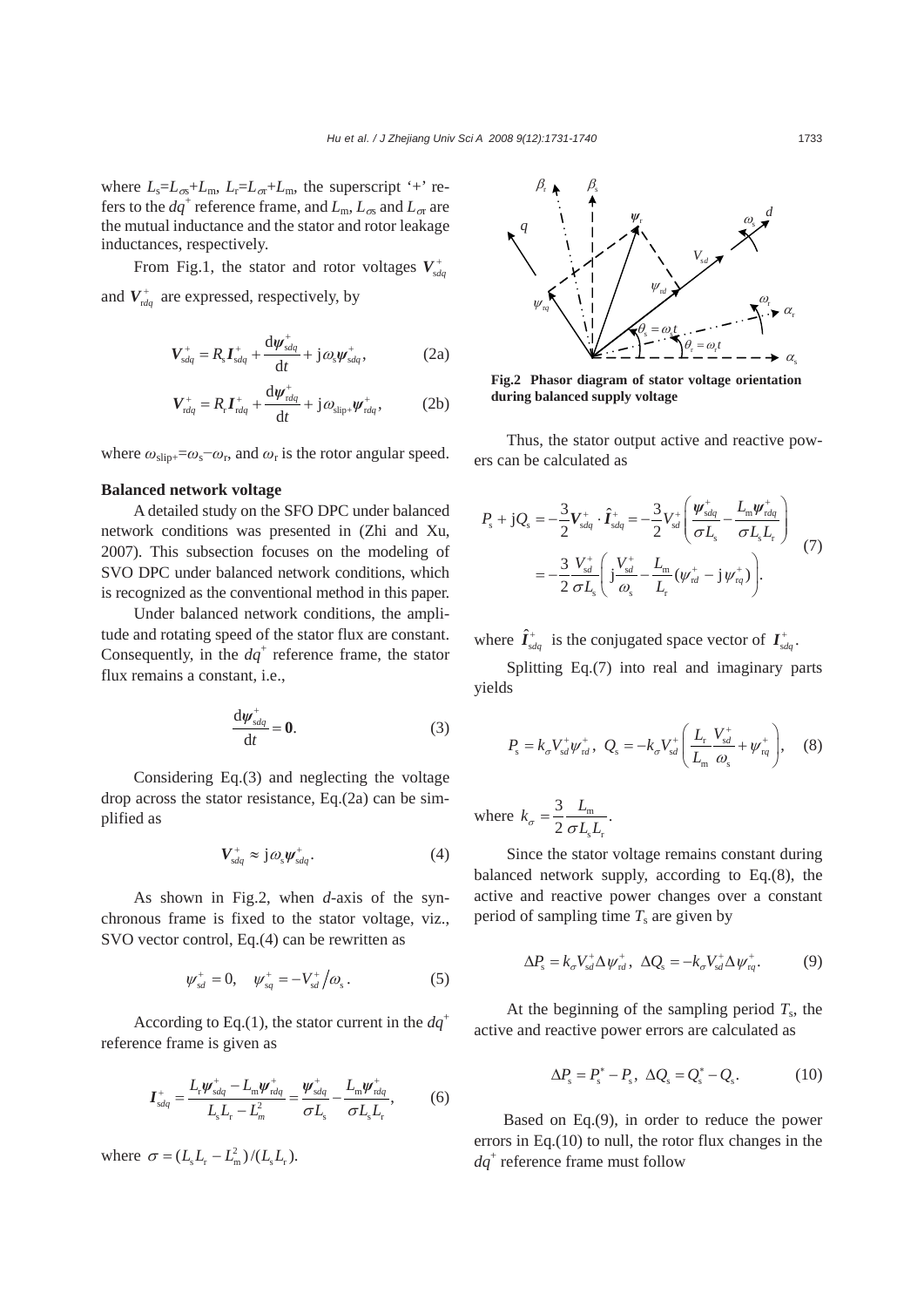$$
\Delta \psi_{\rm rd}^+ = \frac{\Delta P_{\rm s}}{k_{\sigma} V_{\rm sd}^+}, \quad \Delta \psi_{\rm rq}^+ = -\frac{\Delta Q_{\rm s}}{k_{\sigma} V_{\rm sd}^+}.
$$
 (11)

From Eq.(2b), the rotor flux can be calculated as

$$
\frac{\mathrm{d}\psi_{\mathrm{rd}q}^+}{\mathrm{d}t} = V_{\mathrm{rd}q}^+ - R_{\mathrm{r}} I_{\mathrm{rd}q}^+ - j \omega_{\mathrm{slip}+} \psi_{\mathrm{rd}q}^+.\tag{12}
$$

Within the period of  $T_s$ , the rotor flux changes in the  $dq^+$  reference frame are given by

$$
\begin{cases}\n\Delta \psi_{\rm rd}^+ / T_{\rm s} = V_{\rm rd}^+ - R_{\rm r} I_{\rm rd}^+ + \omega_{\rm slip+} \psi_{\rm rq}^+, \\
\Delta \psi_{\rm rq}^+ / T_{\rm s} = V_{\rm rq}^+ - R_{\rm r} I_{\rm rq}^+ - \omega_{\rm slip+} \psi_{\rm rd}^+.\n\end{cases} \tag{13}
$$

Combining Eq. $(11)$  with Eq. $(13)$ , the rotor voltages required to eliminate the power errors over the period of  $T<sub>s</sub>$  are calculated as

$$
\begin{cases}\nV_{rd}^{+} = \frac{1}{T_s} \frac{\Delta P_s}{k_{\sigma} V_{sd}^{+}} + R_r I_{rd}^{+} - \omega_{\text{slip+}} \psi_{rq}^{+}, \\
V_{rq}^{+} = -\frac{1}{T_s} \frac{\Delta Q_s}{k_{\sigma} V_{sd}^{+}} + R_r I_{rq}^{+} + \omega_{\text{slip+}} \psi_{rd}^{+}.\n\end{cases}
$$
\n(14)

The rotor fluxes in the  $dq^+$  reference frame are calculated based on Eq.(8) as

$$
\psi_{\rm rd}^{+} = \frac{P_{\rm s}}{k_{\sigma} V_{\rm sd}^{+}}, \ \psi_{\rm rq}^{+} = -\frac{Q_{\rm s}}{k_{\sigma} V_{\rm sd}^{+}} - \frac{L_{\rm r}}{L_{\rm m}} \frac{V_{\rm sd}^{+}}{\omega_{\rm s}}.\tag{15}
$$

Neglecting the rotor resistance, substituting Eq.(15) into Eq.(14) yields the required rotor voltage in the  $dq^+$  reference frame

$$
\begin{cases}\nV_{\text{rd}}^{+} = \frac{1}{T_{\text{s}}} \frac{\Delta P_{\text{s}}}{k_{\sigma} V_{\text{sd}}^{+}} + \omega_{\text{slip}+} \left( \frac{Q_{\text{s}}}{k_{\sigma} V_{\text{sd}}^{+}} + \frac{L_{\text{r}}}{L_{\text{m}}} \frac{V_{\text{sd}}^{+}}{\omega_{\text{s}}} \right), \\
V_{\text{rq}}^{+} = -\frac{1}{T_{\text{s}}} \frac{\Delta Q_{\text{s}}}{k_{\sigma} V_{\text{sd}}^{+}} + \omega_{\text{slip}+} \frac{P_{\text{s}}}{k_{\sigma} V_{\text{sd}}^{+}}.\n\end{cases} (16)
$$

As can be seen, calculations of the rotor voltage references require only simple multiplications and divisions without any integral operation.

## **Unbalanced network voltage**

Assuming no zero sequence components exist, the three-phase quantities such as voltage, current and flux may be decomposed into positive and negative sequence components when the network voltage is unbalanced. As shown in Fig.3, for the positive  $dq^+$ reference frame, the  $d^+$ -axis is fixed to the positive stator voltage  $V_{sd+}^+$  rotating at the speed of  $\omega_s$ ; while for the negative *dq*<sup>−</sup> reference frame, its *d* -axis rotates at the angular speed of −*ω*s and with the phase angle  $-\theta_s$  to the  $\alpha_s$ -axis.



**Fig.3 Phasor diagram of stator-voltage oriented**  with  $d^+$ -axis fixed to  $V_{sd+}^+$  during network voltage **unbalance** 

According to Fig.3, the transformation between  $(\alpha\beta)_{s}$ ,  $(\alpha\beta)_{r}$  and  $dq^{\dagger}$  and  $dq^{\dagger}$  reference frames are given by

$$
\begin{cases}\nF_{dq}^{+} = F_{(\alpha\beta)_{s}} e^{-j\omega_{s}t}, F_{dq}^{-} = F_{(\alpha\beta)_{s}} e^{j\omega_{s}t}, \\
F_{dq}^{+} = F_{dq}^{-} e^{-j2\omega_{s}t}, F_{dq}^{-} = F_{dq}^{+} e^{j2\omega_{s}t}, \\
F_{dq}^{+} = F_{(\alpha\beta)_{t}} e^{-j2\omega_{\text{dip}t}t}, F_{dq}^{-} = F_{(\alpha\beta)_{t}} e^{j2\omega_{\text{dip}t}t},\n\end{cases}
$$
\n(17)

where *F* represents the voltage, current, or flux vector, the superscript '<sup>−</sup>' in  $F_{dq}^-$  represents the negative synchronously rotating reference frame, and  $ω$ <sub>slip</sub><sup>−</sup> −*ω*s−*ω*r.

According to Eq.(17) and Fig.3, the stator and rotor current, voltage, and flux vectors can be expressed in terms of their respective positive and negative sequence components in the positive and negative synchronous reference frames as

$$
\boldsymbol{F}_{sdq}^{+} = \boldsymbol{F}_{sdq+}^{+} + \boldsymbol{F}_{sdq-}^{+} = \boldsymbol{F}_{sdq+}^{+} + \boldsymbol{F}_{sdq-}^{-} e^{-j2\omega_{sl}t}.
$$
 (18)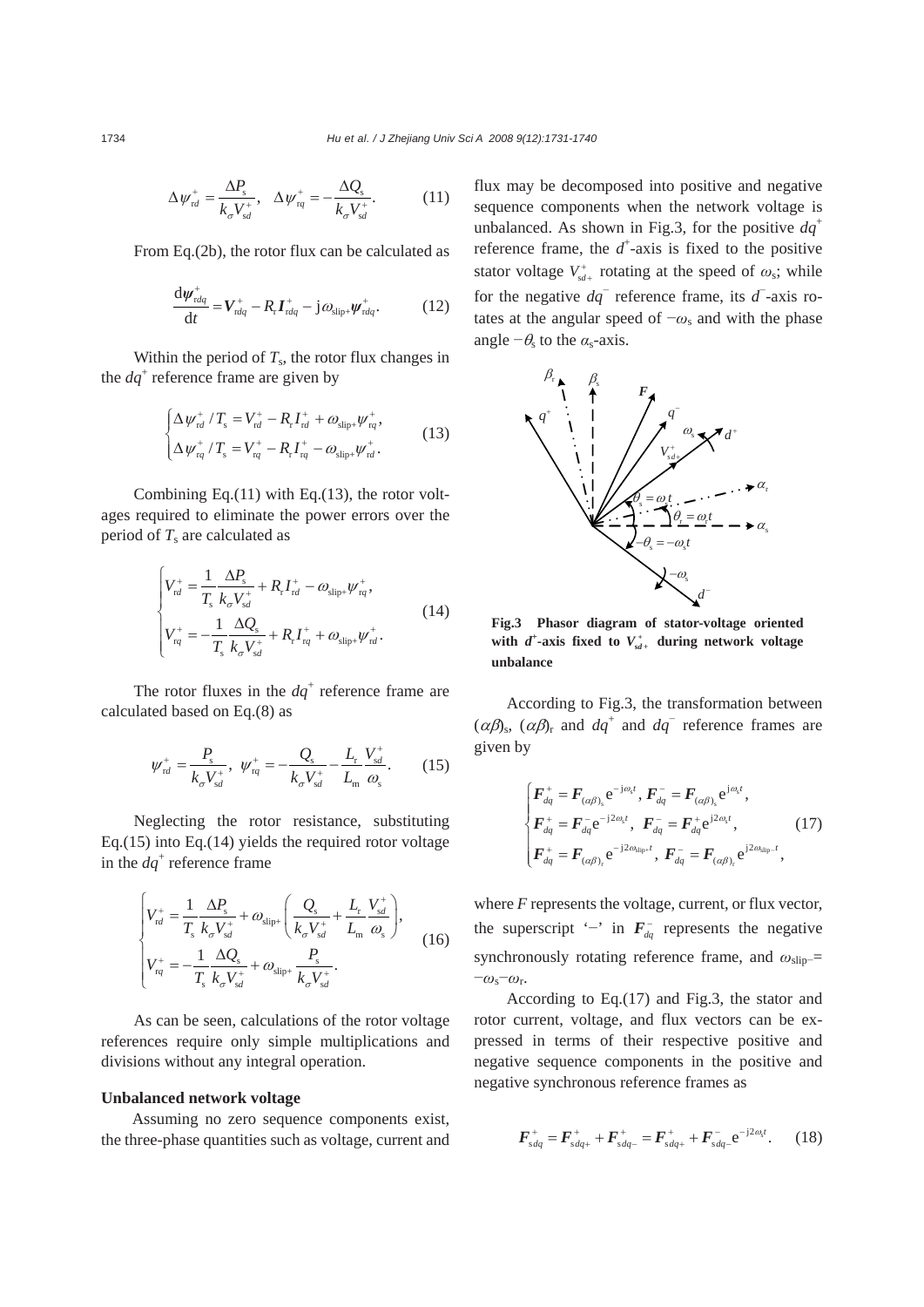Under unbalanced network conditions, the amplitude and rotating speed of the stator flux are no longer constant. Consequently, considering Eq.(18) and neglecting the voltage drop across the stator resistance, Eq.(2a) can be rearranged as

$$
\bm{V}_{sdq}^{+} \approx j\omega_{s}\bm{\psi}_{sdq}^{+} + \frac{\mathrm{d}\bm{\psi}_{sdq}^{+}}{\mathrm{d}t} = j\omega_{s}\left(\bm{\psi}_{sdq+}^{+} - \bm{\psi}_{sdq-}^{-}e^{-j2\omega_{s}t}\right). (19)
$$

Hence, the following results can be obtained

$$
\begin{cases} \psi_{sd+}^{+} = V_{sq+}^{+} / \omega_s, & \psi_{sq+}^{+} = -V_{sd+}^{+} / \omega_s, \\ \psi_{sd-}^{-} = -V_{sq-}^{-} / \omega_s, & \psi_{sq-}^{-} = V_{sd-}^{-} / \omega_s. \end{cases}
$$
 (20)

The stator current in the  $dq^+$  reference frame can also be represented as

$$
I_{sdq}^{+} = \frac{\psi_{sdq}^{+}}{\sigma L_s} - \frac{L_m \psi_{rdq}^{+}}{\sigma L_s L_r} = \frac{\psi_{sdq+}^{+} + \psi_{sdq-}^{-} e^{-j2\omega_s t}}{\sigma L_s} - \frac{L_m}{\sigma L_s L_r} \left(\psi_{rdq+}^{+} + \psi_{rdq-}^{-} e^{-j2\omega_s t}\right).
$$
\n(21)

Similar to the balanced voltage condition, the stator output active and reactive powers can be calculated by

$$
P_{s} + jQ_{s} = -\frac{3}{2}V_{sdq}^{+} \cdot \hat{\mathbf{I}}_{sdq}^{+}.
$$
 (22)

Substituting Eqs.(19) and (21) into Eq.(22) and separating the active and reactive powers into different oscillating terms, yield

$$
\begin{cases} P_{\rm s} = P_{\rm s0} + P_{\rm s\sin 2} \sin (2\omega_{\rm s}t) + P_{\rm s\cos 2} \cos (2\omega_{\rm s}t), \\ Q_{\rm s} = Q_{\rm s0} + Q_{\rm s\sin 2} \sin (2\omega_{\rm s}t) + Q_{\rm s\cos 2} \cos (2\omega_{\rm s}t), \end{cases} (23)
$$

where

$$
\begin{bmatrix}\nP_{\rm so} \\
Q_{\rm so} \\
P_{\rm sini2} \\
P_{\rm scos2} \\
Q_{\rm ssin2} \\
Q_{\rm scos2}\n\end{bmatrix} = \frac{3\omega_{\rm s}}{2\sigma L_{\rm s}} \begin{bmatrix}\n0 & 0 & 0 & 0 \\
-\psi_{\rm s d+}^{+} & \psi_{\rm s d-}^{-} & \psi_{\rm s d-}^{-} & \psi_{\rm s q-}^{-} \\
\psi_{\rm s d-}^{-} & \psi_{\rm s d-}^{-} & \psi_{\rm s d+}^{+} & \psi_{\rm s q+}^{+} \\
-\psi_{\rm s d-}^{-} & \psi_{\rm s d-}^{-} & \psi_{\rm s d+}^{+} & -\psi_{\rm s d+}^{+} \\
2\omega_{\rm ssin2} & 0 & 0 & 0 & 0 \\
0 & 0 & 0 & 0 & 0\n\end{bmatrix} \begin{bmatrix}\nV_{\rm s q+}^{+} \\
V_{\rm s q+}^{-} \\
-V_{\rm s q-}^{-} \\
V_{\rm s d-}^{-} \\
V_{\rm s d-}^{-}\n\end{bmatrix}
$$

$$
+\frac{3}{2}\frac{\omega_{s}L_{m}}{\sigma L_{s}L_{r}}\begin{vmatrix}\n-\psi_{sq_{+}}^{*} & \psi_{sq_{+}}^{*} & \psi_{sq_{-}}^{-} & -\psi_{sq_{-}}^{-} \\
\psi_{sq_{+}}^{*} & \psi_{sq_{+}}^{*} & -\psi_{sq_{-}}^{-} & -\psi_{sq_{-}}^{-} \\
-\psi_{sq_{-}}^{*} & -\psi_{sq_{-}}^{-} & -\psi_{sq_{+}}^{*} & -\psi_{sq_{+}}^{*} \\
\psi_{sq_{-}}^{*} & \psi_{sq_{-}}^{-} & -\psi_{sq_{+}}^{*} & \psi_{sq_{+}}^{*} \\
-\psi_{sq_{-}}^{*} & \psi_{sq_{-}}^{-} & -\psi_{sq_{+}}^{*} & \psi_{sq_{+}}^{*} \\
-\psi_{sq_{-}}^{*} & -\psi_{sq_{-}}^{-} & \psi_{sq_{+}}^{*} & \psi_{sq_{+}}^{*}\n\end{vmatrix}.\n(24)
$$

Considering Eq.(20) and with  $V_{sd+}^+$  fixed to the  $d^+$ -axis, as shown in Fig.3, Eq.(24) can be simplified as

$$
\frac{2}{3} \sigma L_{\rm s} \begin{bmatrix} P_{\rm s0} \\ Q_{\rm s0} \\ P_{\rm ssin2} \\ P_{\rm scos2} \end{bmatrix} - \frac{1}{\omega_{\rm s}} \begin{bmatrix} 0 \\ -(V_{\rm s,d+}^{+})^{2} + (V_{\rm s,q-}^{-})^{2} + (V_{\rm s,d-}^{-})^{2} \\ -2V_{\rm s,d-V_{\rm s,d+}}^{-} \\ 2V_{\rm s,q-V_{\rm s,d+}}^{-} \\ 0 \end{bmatrix}
$$

$$
= \frac{L_{\rm m}}{L_{\rm r}} \begin{bmatrix} V_{\rm s,d+}^{+} & 0 & V_{\rm s,d-}^{-} & V_{\rm s,q-}^{-} \\ 0 & -V_{\rm s,d+}^{+} & V_{\rm s,q-}^{-} & -V_{\rm s,d-}^{-} \\ 0 & -V_{\rm s,d+}^{+} & V_{\rm s,q-}^{-} & -V_{\rm s,d-}^{-} \\ V_{\rm s,q-}^{-} & -V_{\rm s,q-}^{-} & V_{\rm s,d+}^{+} & 0 \\ -V_{\rm s,d-}^{-} & -V_{\rm s,q-}^{-} & V_{\rm s,d+}^{+} & 0 \\ V_{\rm s,q-}^{-} & -V_{\rm s,q-}^{-} & 0 & -V_{\rm s,d+}^{+} \end{bmatrix} \begin{bmatrix} \psi_{\rm r,d+}^{+} \\ \psi_{\rm r,d+}^{-} \\ \psi_{\rm r,q-}^{-} \\ \psi_{\rm r,q-}^{-} \end{bmatrix} . (25)
$$

With  $P_{\text{ssin2}}=P_{\text{scos2}}=0$  set for the system control target during network unbalance, the required rotor fluxes in the  $dq^+$  and  $dq^-$  reference frames can be calculated as

$$
\begin{cases}\n\psi_{rd+}^{+} = \frac{2}{3} \frac{\sigma L_{s} L_{r} V_{sd+}^{+}}{L_{m} D_{2}} P_{s0}, \\
\psi_{rq+}^{+} = -\frac{L_{r} V_{sd+}^{+} D_{3}}{L_{m} D_{1}} - \frac{2 L_{r} V_{sd+}^{+}}{D_{1} \omega_{s} L_{m}} [(V_{sd-}^{-})^{2} + (V_{sq-}^{-})^{2}], \\
\psi_{rd-}^{-} = -\frac{2 L_{r} V_{sq-}^{-}}{\omega_{s} L_{m}} - k_{dd} \psi_{rd+}^{+} - k_{qd} \psi_{rq+}^{+}, \\
\psi_{rq-}^{-} = \frac{2 L_{r} V_{sd-}^{-}}{\omega_{s} L_{m}} - k_{qd} \psi_{rd+}^{+} + k_{dd} \psi_{rq+}^{+},\n\end{cases}
$$
\n(26)

where

$$
D_1 = (V_{sd+}^+)^2 + (V_{sd-}^-)^2 + (V_{sq-}^-)^2,
$$
  
\n
$$
D_2 = (V_{sd+}^+)^2 - [(V_{sd-}^-)^2 + (V_{sq-}^-)^2],
$$
  
\n
$$
D_3 = \frac{2}{3} \sigma L_s Q_{s0} + [(V_{sd+}^+)^2 - (V_{sd-}^-)^2 - (V_{sq-}^-)^2] / \omega_s,
$$
  
\n
$$
k_{dd} = V_{sd-}^- / V_{sd+}^+, \quad k_{qd} = V_{sq-}^- / V_{sd+}^+.
$$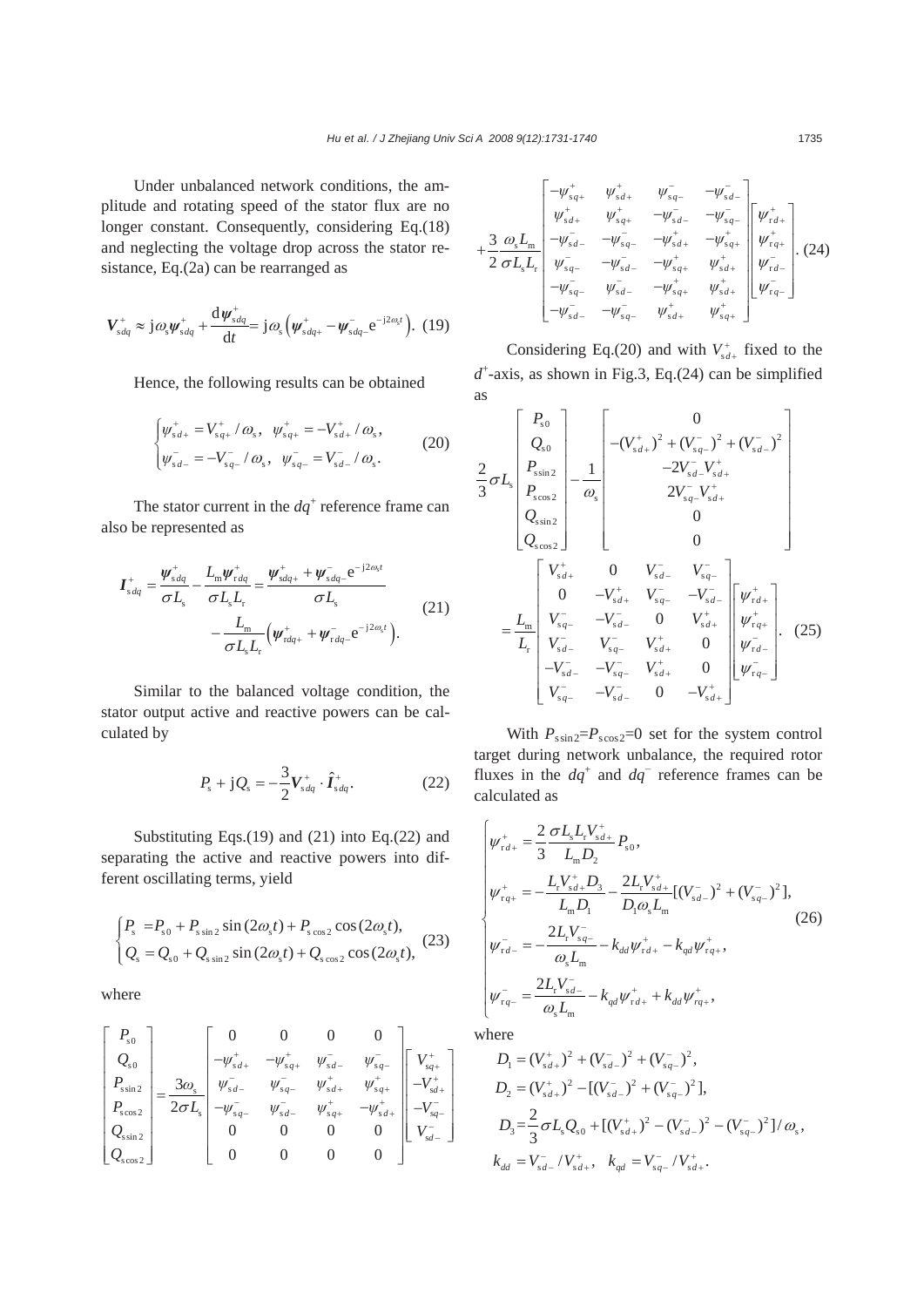Similarly, according to Eq.(26), the rotor flux changes can be expressed as

$$
\begin{cases}\n\frac{\mathrm{d}}{\mathrm{d}t}\psi_{\mathrm{r}d+}^{+} = \frac{2\sigma L_{\mathrm{s}}L_{\mathrm{r}}V_{\mathrm{s}d+}^{+}}{3L_{\mathrm{m}}D_{2}}\frac{\mathrm{d}}{\mathrm{d}t}P_{\mathrm{s}0},\\
\frac{\mathrm{d}}{\mathrm{d}t}\psi_{\mathrm{r}q+}^{+} = -\frac{2\sigma L_{\mathrm{s}}L_{\mathrm{r}}V_{\mathrm{s}d+}^{+}}{3L_{\mathrm{m}}D_{1}}\frac{\mathrm{d}}{\mathrm{d}t}Q_{\mathrm{s}0},\\
\frac{\mathrm{d}}{\mathrm{d}t}\psi_{\mathrm{r}d-}^{-} = -k_{dd}\frac{\mathrm{d}}{\mathrm{d}t}\psi_{\mathrm{r}d+}^{+} - k_{qd}\frac{\mathrm{d}}{\mathrm{d}t}\psi_{\mathrm{r}q+}^{+},\\
\frac{\mathrm{d}}{\mathrm{d}t}\psi_{\mathrm{r}q-}^{-} = -k_{qd}\frac{\mathrm{d}}{\mathrm{d}t}\psi_{\mathrm{r}d+}^{+} + k_{dd}\frac{\mathrm{d}}{\mathrm{d}t}\psi_{\mathrm{r}q+}^{+}.\n\end{cases} \tag{27}
$$

Over a constant period of time  $T_s$ , the flux changes are given by

$$
\begin{cases}\n\Delta \psi_{rd+}^{+} = \frac{2 \sigma L_{\rm s} L_{\rm r} V_{\rm s}^{+}}{3 L_{\rm m} D_{2}} \Delta P_{\rm s0}, \\
\Delta \psi_{rq+}^{+} = -\frac{2 \sigma L_{\rm s} L_{\rm r} V_{\rm s}^{+}}{3 L_{\rm m} D_{1}} \Delta Q_{\rm s0}, \\
\Delta \psi_{rd-}^{-} = -k_{dd} \Delta \psi_{rd+}^{+} - k_{qd} \Delta \psi_{rq+}^{+}, \\
\Delta \psi_{rq-}^{-} = -k_{qd} \Delta \psi_{rd+}^{+} + k_{dd} \Delta \psi_{rq+}^{+}.\n\end{cases} (28)
$$

Similar to Eq.(14), during network unbalance the required rotor voltage in the  $dq^+$  and  $dq^-$  reference frames can be calculated by

$$
\begin{cases}\nV_{\text{r}d+}^{+} = \frac{\text{d}}{\text{d}t} \psi_{\text{r}d+}^{+} + R_{\text{r}} I_{\text{r}d+}^{+} - \omega_{\text{slip}+} \psi_{\text{r}q+}^{+}, \\
V_{\text{r}q+}^{+} = \frac{\text{d}}{\text{d}t} \psi_{\text{r}q+}^{+} + R_{\text{r}} I_{\text{r}q+}^{+} + \omega_{\text{slip}+} \psi_{\text{r}d+}^{+}, \\
V_{\text{r}d-}^{-} = \frac{\text{d}}{\text{d}t} \psi_{\text{r}d-}^{-} + R_{\text{r}} I_{\text{r}d-}^{-} - \omega_{\text{slip}-} \psi_{\text{r}q-}^{-}, \\
V_{\text{r}q-}^{-} = \frac{\text{d}}{\text{d}t} \psi_{\text{r}q-}^{-} + R_{\text{r}} I_{\text{r}q-}^{-} + \omega_{\text{slip}-} \psi_{\text{r}d-}^{-}.\n\end{cases} \tag{29}
$$

With the constant period of time  $T_s$  and neglecting the rotor resistance, Eq.(29) can be rewritten as

$$
\begin{cases}\nV_{rd+}^{+} = \Delta \psi_{rd+}^{+} / T_{s} - \omega_{\text{slip+}} \psi_{rq+}^{+}, \nV_{rq+}^{+} = \Delta \psi_{rq+}^{+} / T_{s} + \omega_{\text{slip+}} \psi_{rd+}^{+}, \nV_{rd-}^{-} = \Delta \psi_{rd-}^{-} / T_{s} - \omega_{\text{slip-}} \psi_{rq-}^{-}, \nV_{rq-}^{-} = \Delta \psi_{rq-}^{-} / T_{s} + \omega_{\text{slip-}} \psi_{rd-}^{-},\n\end{cases}
$$
\n(30)

where  $\psi_{rd+}^*$ ,  $\psi_{rq+}^*$ ,  $\psi_{rd-}^-$ ,  $\psi_{rq-}^-$  and  $\Delta \psi_{rd+}^*$ ,  $\Delta \psi_{rq+}^*$ ,  $\Delta \psi_{\text{rad}}^-$ ,  $\Delta \psi_{\text{rad}}^-$  can be obtained according to Eqs.(26) and (28), respectively.

Finally, the required rotor voltage in the  $dq^+$  and *dq*<sup>−</sup> reference frames can be calculated by

$$
\begin{cases}\nV_{rd+}^{+} = \frac{1}{T_{s}} \frac{2\sigma L_{s}L_{r}V_{sd+}^{+}}{3L_{m}D_{2}} \Delta P_{s0} - \omega_{\text{slip}+} \left( -\frac{L_{r}V_{sd+}^{+}D_{3}}{L_{m}D_{1}} -\frac{2L_{r}V_{sd+}^{+}}{D_{1}\omega_{s}L_{m}} \left( (V_{sd-}^{-})^{2} + (V_{sq-}^{-})^{2} \right) \right), \\
V_{rq+}^{+} = -\frac{1}{T_{s}} \frac{2\sigma L_{s}L_{r}V_{sd+}^{+}}{3L_{m}D_{1}} \Delta Q_{s0} + \omega_{\text{slip}+} \cdot \frac{2}{3} \frac{\sigma L_{s}L_{r}V_{sd+}^{+}}{L_{m}D_{2}} P_{s0}, \\
V_{rd-}^{-} = -\frac{1}{T_{s}} \left( k_{dd} \Delta \psi_{rd+}^{+} + k_{qd} \Delta \psi_{rq+}^{+} \right) \\
-\omega_{\text{slip}-} \left( 2L_{r}V_{sd-}^{-}/(\omega_{s}L_{m}) - k_{qd} \psi_{rd+}^{+} + k_{dd} \psi_{rq+}^{+} \right), \\
V_{rq-}^{-} = -\frac{1}{T_{s}} \left( k_{qd} \Delta \psi_{rd+}^{+} - k_{dd} \Delta \psi_{rq+}^{+} \right) \\
+ \omega_{\text{slip}-} \left( -2L_{r}V_{sq-}^{-}/(\omega_{s}L_{m}) - k_{dd} \psi_{rd+}^{+} - k_{qd} \psi_{rq+}^{+} \right). \tag{31}\n\end{cases}
$$

It is worth noting that, compared with the required rotor voltages output from the dual-PI rotor current regulators in (Xu and Wang, 2007; Hu *et al*., 2007), the calculations of rotor voltage references by using the proposed DPC during the network voltage unbalance require only simple operations of multiplication and division. In particular, the decomposition process of the positive and negative sequence rotor currents, which is essential in dual-PI rotor current regulators, is totally eliminated.

Finally, the rotor control voltage will be transformed into the rotor reference  $(\alpha\beta)$ <sub>r</sub> frame as

$$
V_{(\alpha\beta)_r} = V_{\text{rd}q+}^+ e^{j(\theta_s - \theta_r)} + V_{\text{rd}q-}^- e^{-j(\theta_s + \theta_r)}. \tag{32}
$$

# SYSTEM IMPLEMENTATION

The schematic diagram of the conventional DPC strategy is shown in Fig.4. Three-phase stator voltages and currents are measured and transformed into a stationary  $(\alpha\beta)$ <sub>s</sub> reference frame. A phase-locked loop (PLL) is used to detect the stator voltage angle  $\theta_s$  and its rotating angular speed *ω*s. After stator output active and reactive powers being calculated, the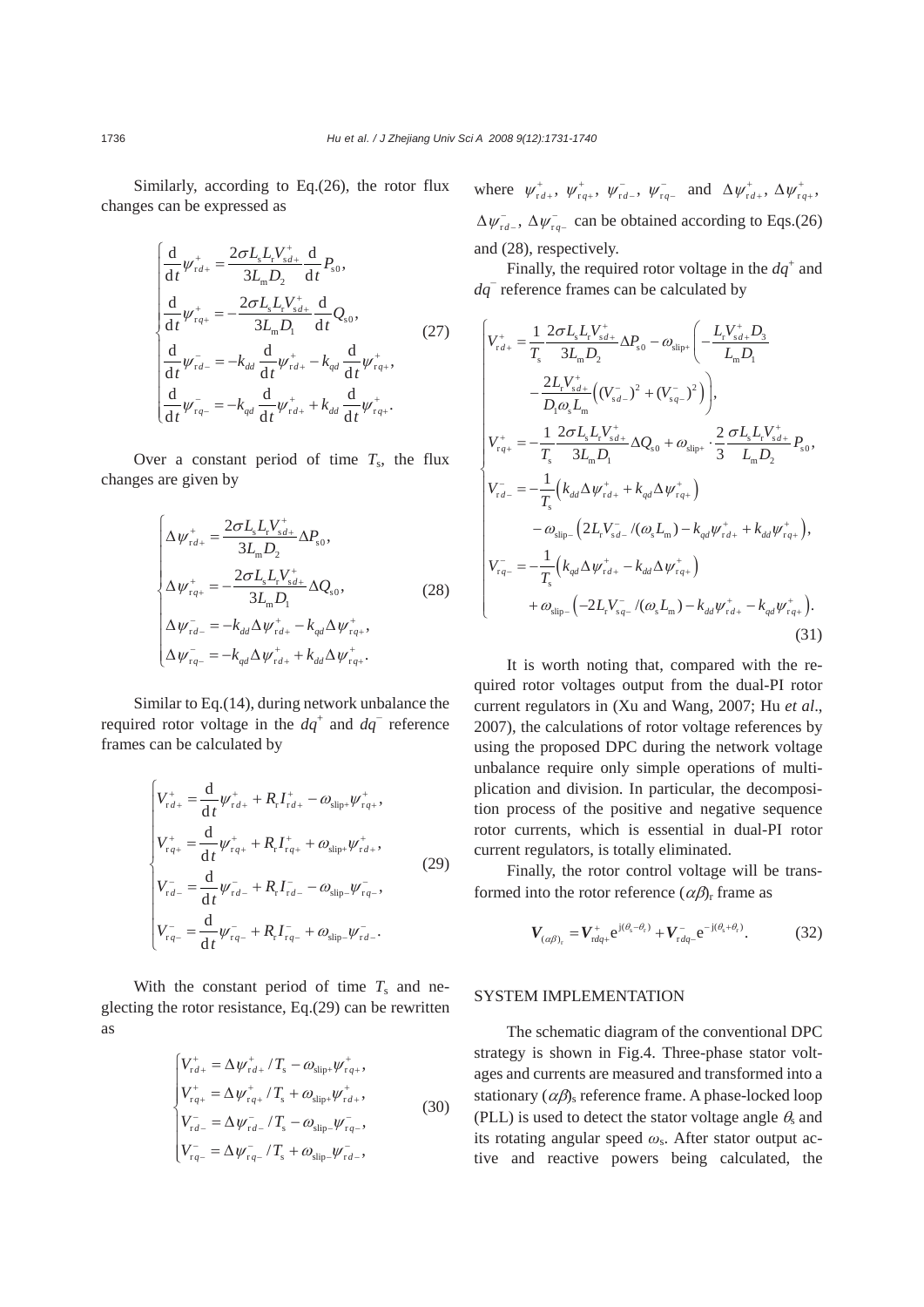required rotor voltage in the  $dq^+$  reference frame is predicated using Eq.(16) and transformed into the rotor reference frame using the rotor slip angle obtained from a shaft encoder. Finally, the space vector modulation (SVM) technique is used to obtain switching patterns to control the rotor side converter (RSC) with a constant switching frequency.



**Fig.4 Scheme of the conventional DPC for a DFIG system**

Under unbalanced network conditions, stator voltage contains both positive and negative sequence components. To achieve accurate *dq*<sup>+</sup> and *dq*<sup>−</sup> reference frame transformations, the PLL must lock to the positive sequence stator voltage. Various methods have been reported in the literature and the scheme adopted here is to use a notch filter tuned at twice the line frequency to remove the negative sequence components, as shown in Fig.5. The required positive and negative sequence rotor voltages in the  $dq^+$  and *dq*<sup>−</sup> reference frames are calculated using Eq.(31), and then transformed into the rotor reference frame using Eq.(32). Finally, the schematic diagram of the overall control system with the proposed DPC strategy applied under unbalanced network conditions is shown in Fig.6.



**Fig.5 Schematic diagram of the phase-locked loop (PLL)**



**Fig.6 Scheme of the proposed DPC for a DFIG system**

# SIMULATION STUDIES

Simulations of the proposed DPC strategy for a DFIG-based wind power generation system were conducted using PSCAD/EMTDC. The DFIG was rated at 2 MW with parameters listed in Table 1. Fig.7 shows the schematic diagram of the simulated system. A single-phase load at the primary side of the coupling transformer was used to generate the voltage unbalance. The nominal DC link voltage was set at 1200 V and the switching frequencies for both converters were 2000 Hz. The main target of the grid side converter was assigned to control the DC link voltage with the similar method used in (Song and Nam, 1999; Hu *et al*., 2007). As shown in Fig.7, a high frequency AC filter is shunt-connected to the stator side to absorb the switching harmonics generated by the two converters.

Initial studies with various active and reactive power steps were carried out to test the dynamic response using the conventional control scheme shown in Fig.4 in the conditions of balanced supply voltage. First, the DFIG was assumed to be in speed control, viz., the rotor speed was set externally, as the large inertia of the wind turbine resulting in a slow change of the rotor speed. The simulation results are shown in Fig.8a with the rotor speed fixed at 1.2 p.u. The active and reactive powers were initially set at 0 MW and −0.5 MV·A, respectively, where '−' refers to absorbing reactive power. Various power steps were applied, viz., active and reactive power references were changed from 0 to  $-2$  MW at the instant of 1.3 s,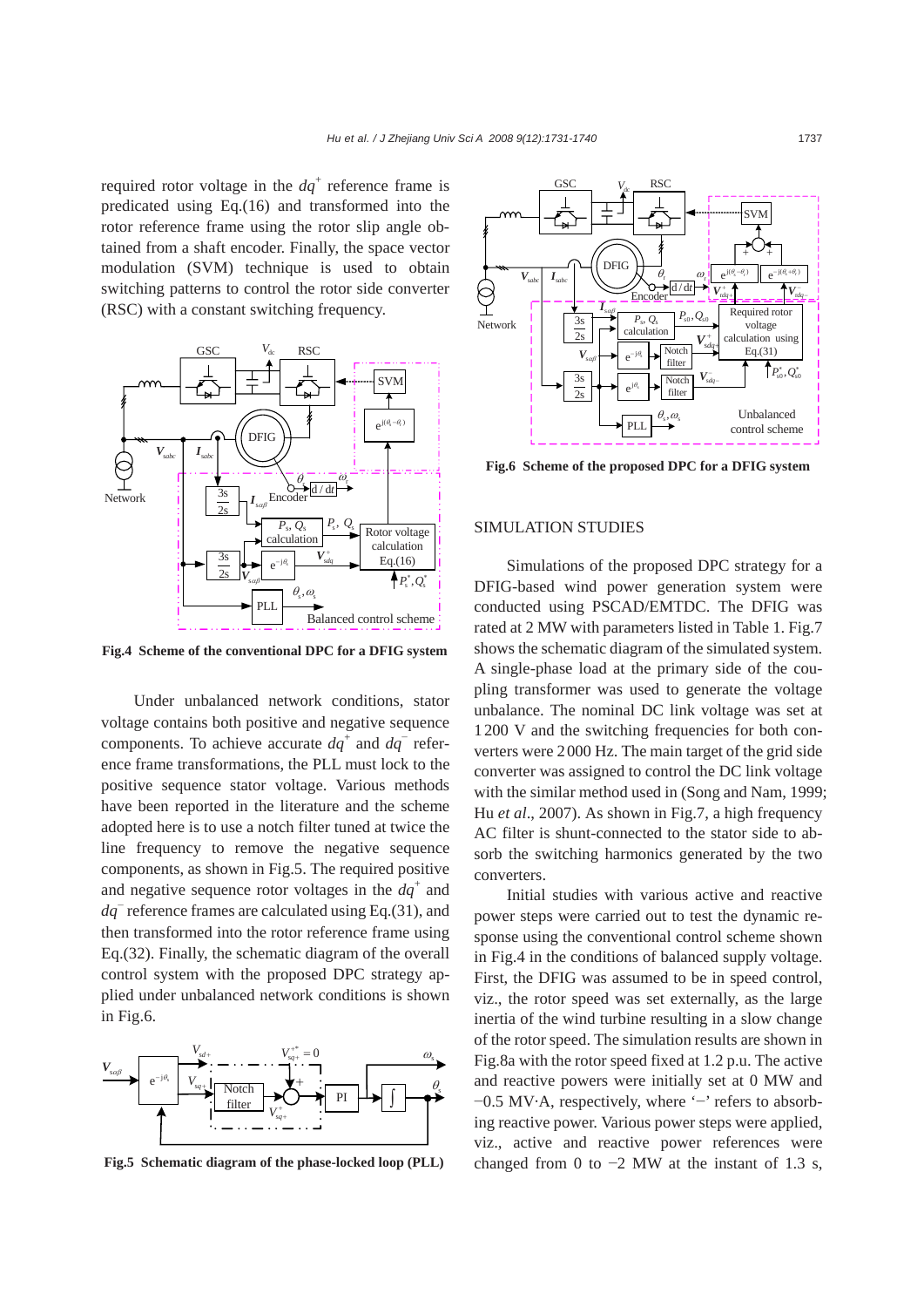**Table 1 Parameters of the simulated DFIG**   $47$  MV $\cdot$ A $/11$  k 50 Hz Parameter **Value** Rated power 2 MW **Gear** 690 V/2.0 MW box 2.5 MV·A/5% Stator voltage 690 V/50 Hz 690 V/11 kV Stator/rotor turns ratio 0.3 DFIG ∩ Stator resistance  $R_s$  0.010 8 p.u. *L*g Rotor resistance  $R_r$  0.012 1 p.u.<sup>\*</sup>  $0.25 \text{ mH} \frac{1}{2}$ Mutual inductance *L*<sub>m</sub> 3.362 p.u.<br>Stator leakage inductance *L*<sub>*m*</sub> 0.102 p.u. Stator leakage inductance  $L_{\infty}$  0.102 p.u.<br>Rotor leakage inductance  $L_{\infty}$  0.110 p.u.<sup>4</sup> 16000 µF Single-phase fault Rotor leakage inductance *L*<sub>σ</sub>  $\frac{3}{2}$  =  $\frac{1}{2}V_{\text{dc}} = \frac{2}{3}$ = AC filter Lumped inertia constant 0.4 s 1300 μF, 4.736 μH, 0.06 Ω RSC GSC Number of pole pairs 2 \*



**Fig.7 Schematic diagram of the tested system**



**Fig.8 Simulation results under various stator active and reactive power steps with the rotor speed fixed at 1.2 p.u.**  (a) Conventional DPC under balanced supply voltage; (b) Conventional DPC under 5% unbalanced supply voltage; (c) Proposed DPC under 5% unbalanced supply voltage

to −1 MW at 1.7 s, and from −0.5 MV·A to 0.5 MV·A at 1.1 s, to 0 at 1.5 s, respectively. The effectiveness of the conventional control scheme is clearly indicated in Fig.8a. The dynamic responses of both active and reactive powers are within a few milliseconds and without overshoot either in the active/reactive powers or in the stator/rotor currents, which behaves identically to that in (Zhi and Xu, 2007).

Studies under the same operating conditions as given in Fig.8a were conducted during 5% network voltage unbalance. The results are shown in Fig.8b. It is obvious that, under unbalanced network conditions, the system performance using the conventional control scheme in Fig.4 was degraded with high stator

and rotor current unbalances, as shown in the first two subfigures of Fig.8b. Significant oscillations (100 Hz, twice the line frequency) appeared in the stator output active/reactive powers and generator's electromagnetic torque, as shown in the third and fifth subfigures of Fig.8b. The three-phase rotor currents, whose frequency equals the rotor mechanical frequency minus the stator frequency, contained both the fundamental component of 10 Hz (i.e., 60−50) and the harmonic component of 110 Hz (i.e., 60+50). The measured stator current unbalance was around 3.2% and the amplitude of the rotor 110 Hz current harmonic was about 6.9% of the fundamental component of 10 Hz. The oscillations of the stator active/reactive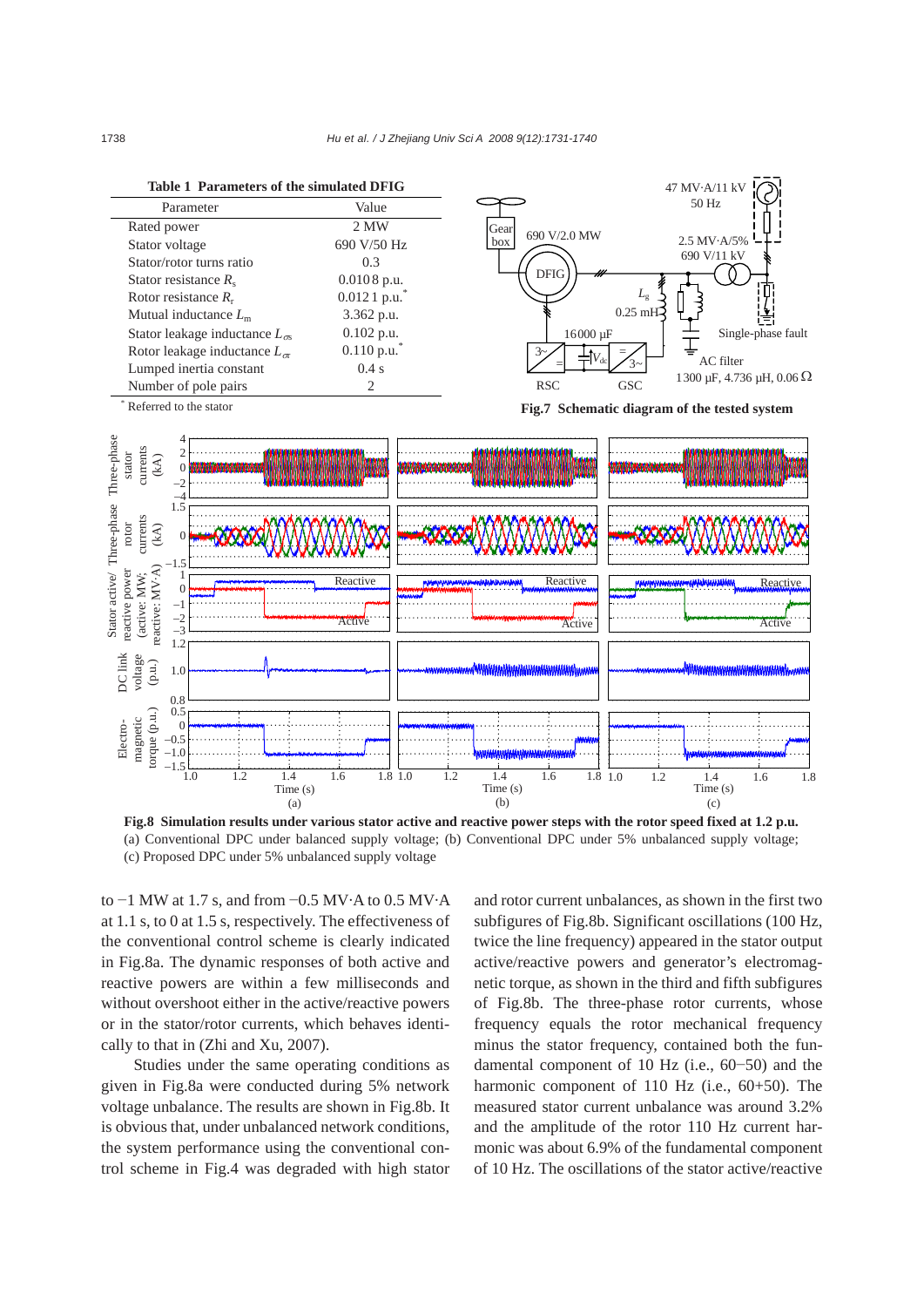powers and electromagnetic torque were ±5.5%,  $\pm$ 5.9% and  $\pm$ 12.5% of their respective rated values.

As expressed in Eq.(3), Eq.(16) and Fig.4, since the negative sequence components are not taken into account in the conventional DPC scheme, the 100 Hz oscillations in either the active or the reactive power cannot be controlled or eliminated during supply voltage unbalance. For comparison, Fig.8c shows the results with the proposed control scheme in Fig.6 employed under the condition of 5% stator voltage unbalance. Since  $P_{\text{ssin2}}=0$  and  $P_{\text{scos2}}=0$  were both set for system control, the stator active power oscillations were effectively eliminated, as shown in the third subfigure of Fig.8c. Meanwhile, the stator and rotor current unbalances were diminished as well. For a clear illustration, the measured stator current unbalance, the rotor relative amplitude of 110 Hz to the fundamental 10 Hz component, and the pulsations of the stator active/reactive powers and electromagnetic torque at twice the line frequency, are all summarized in Table 2. From the third subfigure of Fig.8c and Table 2, it can be concluded that the system performance predicted by the proposed control scheme is satisfactory with stator output active power pulsations fully eliminated.

Similar tests have also been carried out for different rotor speeds, and the system performances were found to be identical to those shown in Fig.8. Due to space limitation, they are not shown here.

As shown in the fourth subfigures of Figs.8b and 8c, with the conventional and the proposed DPC schemes, the DC link voltage contains 100 Hz oscillations, since the active power exchange between the DFIG and the rotor side converter contains 100 Hz oscillations with unbalanced network voltage. However, the impact of such oscillations on the system operation is found to be negligible as the control target illustrated in Fig.6 was fully achieved, as shown in the third subfigure of Fig.8c.

Further tests with the DFIG being torque controlled were carried out and the simulation results are shown in Fig.9. The DFIG was operated in the

maximal power-tracking mode where its active power/torque was controlled according to the optimal speed curve depicted in Fig.10 (Gagnon *et al*., 2005). This characteristic is illustrated by the *ABCD* curve superimposed on the mechanical power characteristics of the turbine obtained at different wind speeds. The actual speed  $\omega_r$  of the turbine was measured, and the corresponding mechanical power of the tracking characteristic was used as the active reference power. Four points *A*, *B*, *C* and *D* define the tracking characteristic. From zero speed to the speed of point *A*, the reference power is zero. Between points *A* and *B*, the tracking characteristic is a straight line. Between points *B* and *C*, the tracking characteristic is the locus of the maximum power of the turbine (maxima of the turbine power corresponding to the turbine speed curves). The tracking characteristic is a straight line from points *C* to *D*. The power at point *D* is 1 p.u., and beyond point *D* the reference power is a constant equal to 1 p.u.



**Fig.9 Simulation results with the proposed control scheme during speed and torque variations under 5% voltage unbalance** 

**Table 2 Comparison between the conventional and the proposed control schemes during network voltage unbalance**

|              |     | Control scheme $I_s$ unbalance (%) $I_r$ 110 Hz harmonics (%) $P_s$ pulsations (%) $Q_s$ pulsations (%) $T_e$ pulsations (%) |        |        |         |
|--------------|-----|------------------------------------------------------------------------------------------------------------------------------|--------|--------|---------|
| Conventional |     | ነ.ሃ                                                                                                                          | $+5.5$ | $+5.9$ | $+12.5$ |
| Proposed     | 2.6 |                                                                                                                              | $+0.1$ | $+6.1$ | $+6.5$  |

 $I_s$  and  $I_r$  represent stator and rotor current vectors, respectively;  $T_e$  is electromagnetic torque